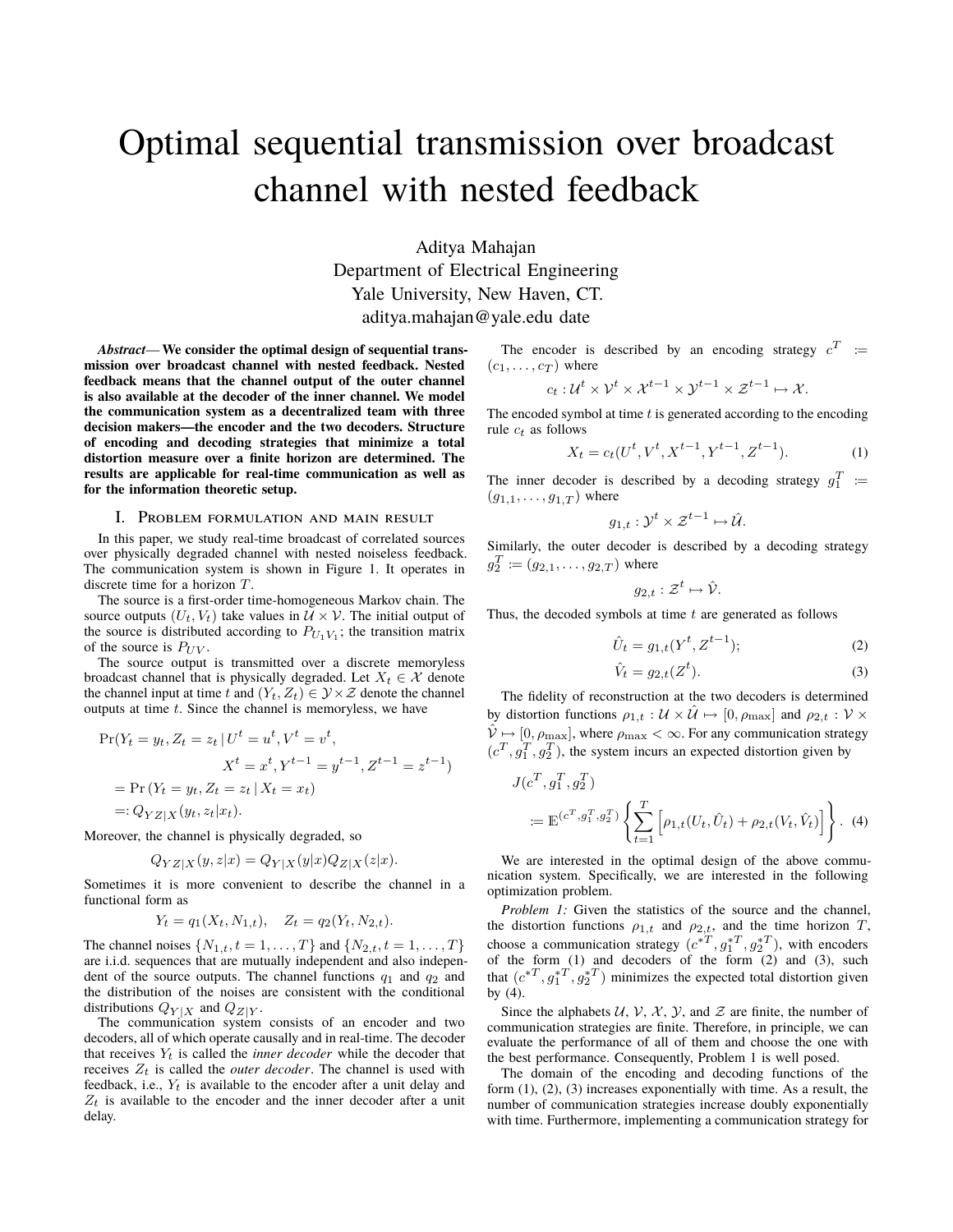

Fig. 1. A broadcast communication system with feedback

a large horizon becomes difficult. In this paper, we find structural properties of optimal communication strategies that will allow us to "compress" the information available at a node to a sufficient statistic. The size of these sufficient statistics does not increase with time; therefore, the domain of the encoding and decoding functions does not change with time. Consequently, implementing a communication strategy that is such a form is easier.

A simplified version of the structural results is stated below. The more formal version of the structural result and along with its derivation is presented in Section II.

*Theorem 1:* Without loss of optimality, we can restrict attention to communication strategies where the encoding rule is of the form

$$
c_t: \mathcal{U} \times \mathcal{V} \times \Delta(\mathcal{U} \times \mathcal{V}) \times \Delta(\Delta(\mathcal{U} \times \mathcal{V})) \mapsto \mathcal{X},
$$
 (5)

and the decoding functions are of the form

$$
g_{1,t} : \Delta(\mathcal{U}) \mapsto \hat{\mathcal{U}},\tag{6}
$$

$$
g_{2,t} : \Delta(\mathcal{V}) \mapsto \hat{\mathcal{V}}.\tag{7}
$$

Specifically, a strategy of the following form is optimal.

$$
X_t = c_t (U_t, V_t, \Pr(V_{t-1}, V_{t-1} | Y^{t-1}, Z^{t-1})),
$$
  
\n
$$
\Pr(U_{t-1}, V_{t-1}, \Pr(U_{t-1}, V_{t-1} | Y^t, Z^{t-1}) | Z^{t-1})),
$$
  
\n
$$
\hat{U}_t = g_{1,t} (\Pr(U_t | Y^t, Z^{t-1})),
$$
  
\n
$$
\hat{V}_t = g_{2,t} (\Pr(V_t | Z^t)).
$$

These structural results imply that we can restrict attention to communication strategies where the domain of the encoding and the decoding functions is not increasing with time. This restriction allows us to write the communication strategy in a recursive form. Due to lack of space, we cannot present the recursive form in this paper.

Consider the following special case.

•  $P_{U_1 V_1}$  is a uniform distribution over  $U \times V$ .  $P_{UV}$  is an identity matrix and  $\rho_{i,t} \equiv 0$  for  $t = 0, \ldots, T-1$  and

$$
\rho_{i,T}(w,\hat{w}) = \begin{cases} 0, & \text{if } w \neq \hat{w}; \\ 1, & \text{otherwise.} \end{cases}
$$

In this case the source does not change with time. So, we drop the subscripts and denote the source output by  $U$  and  $V$ . The total cost (4) of a communication strategy  $(c^T, g_1^T, g_2^T)$  equals

$$
J(c^T, g_1^T, g_2^T) = \Pr\left(U \neq U_T\right) + \Pr\left(V \neq V_T\right) \tag{8}
$$

This special case is (almost<sup>1</sup>) identical to the information theoretic setup of communicating over broadcast channels [1]. Therefore, the structural results presented in this paper are also applicable to the information theoretic setup.

The capacity of degraded broadcast channel was computed in [2,

3]. For degraded broadcast channels, feedback does not increase capacity [4, 5]. Nonetheless, as in point-to-point communication, feedback can simplify the communication scheme. We believe that the structural results presented in this paper will be useful for finding recursive schemes that can achieve capacity of broadcast channels with feedback.

#### II. Structural Results

The domain of the encoding functions of the form (1) increases with time because of three elements: the source outputs  $(U^t, V^t)$ , the channel inputs  $X^{t-1}$ , and the channel outputs  $(Y^{t-1}, Z^{t-1})$ . The channel outputs also increase the domain of the decoding rules with time. We compress each of these elements one by one by proceedings as follows.

*1. Ignoring past source outputs and channel inputs.*

First, we show that the past source outputs and the past channel inputs can be ignored at the encoder. Thus, without loss of optimality, we can restrict attention to encoding rules of the form

$$
c_t: \mathcal{U} \times \mathcal{V} \times \mathcal{Y}^{t-1} \times \mathcal{Z}^{t-1} \mapsto \mathcal{X}.
$$

Specifically,

$$
X_t = c_t(U_t, V_t, Y^{t-1}, Z^{t-1}).
$$

*2. Compressing Y t*−1 *to a sufficient statistic.*

Next, we consider an equivalent reformulation of the problem where a coordinator chooses the encoding and the inner decoding functions. This coordinator can compress the outputs  $Y^{t-1}$  of the inner channel to a sufficient statistic such that we can restrict attention to encoding and inner decoding functions of the form

$$
c_t: U \times V \times \Delta(U \times V) \times \mathcal{Z}^{t-1} \mapsto \mathcal{X},
$$
  

$$
g_{1,t}: \mathcal{Y} \times \Delta(U \times V) \times \mathcal{Z}^{t-1} \mapsto \hat{\mathcal{U}}.
$$

Specifically,

$$
X_t = c_t \Big( U_t, V_t, \Pr\Big(U_t, V_t \Big| Y^{t-1}, Z^{t-1}\Big), Z^{t-1} \Big),
$$
  

$$
\hat{U}_t = g_{1,t} \Big( Y_t, \Pr\Big(U_t, V_t \Big| Y^{t-1}, Z^{t-1}\Big), Z^{t-1} \Big).
$$

*3. Compressing Z t*−1 *to a sufficient statistic.*

After that we consider an equivalent reformulation where a coordinator chooses the communication strategy. This coordinator can compress the outputs  $Z^{t-1}$  of the outer channel to a sufficient statistic such that we can restrict attention to encoding and decoding functions of the form

<sup>1</sup>In the information theoretic setup, the probability of error is  $Pr({U \neq \hat{U}_T})$ or  $\{V \neq V_T\}$ ). As the two errors  $\{U \neq U_T\}$  and  $\{V \neq V_T\}$  are not independent, so (8) is not exactly the same as the information theoretic setup. Nevertheless, the two setups are essentially the same.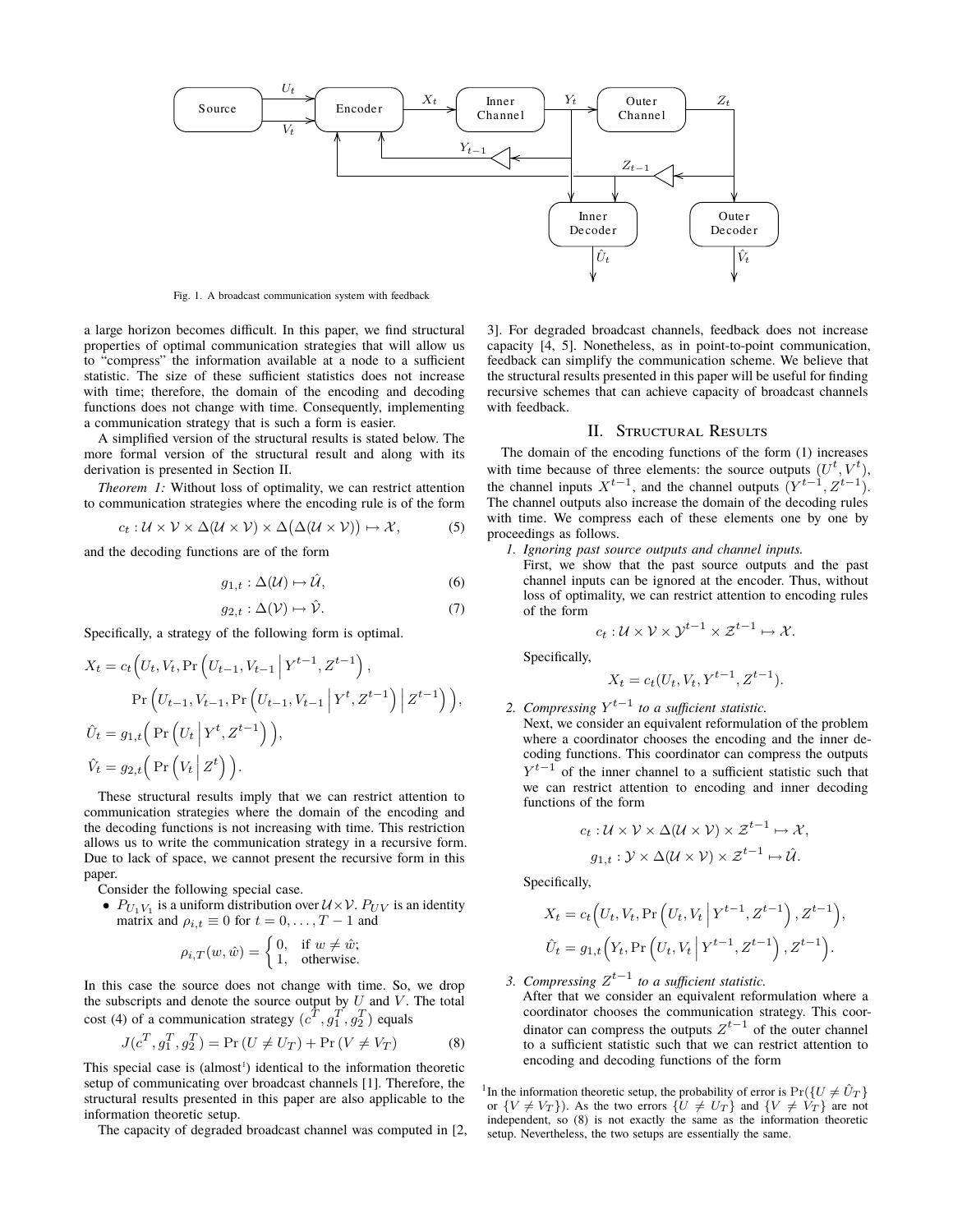

Fig. 2. An alternative formulation of the broadcast system with feedback.

$$
c_t: U \times V \times \Delta(U \times V) \times \Delta(\Delta(U \times V)) \mapsto \mathcal{X},
$$
  
\n
$$
g_{1,t}: V \times \Delta(U \times V) \times \Delta(\Delta(U \times V)) \mapsto \hat{U},
$$
  
\n
$$
g_{2,t}: \Delta(\Delta(U \times V)) \mapsto \hat{V}.
$$

Specifically,

$$
X_{t} = c_{t} \Big( U_{t}, V_{t}, \Pr\Big( U_{t-1}, V_{t-1} \Big| Y^{t-1}, Z^{t-1} \Big),
$$
  
\n
$$
\Pr\Big( U_{t-1}, V_{t-1}, \Pr\Big( U_{t-1}, V_{t-1} \Big| Y^{t}, Z^{t-1} \Big) \Big| Z^{t-1} \Big) \Big),
$$
  
\n
$$
\hat{U}_{t} = g_{1,t} \Big( Y_{t}, \Pr\Big( U_{t}, V_{t} \Big| Y^{t}, Z^{t-1} \Big),
$$
  
\n
$$
\Pr\Big( U_{t-1}, V_{t-1}, \Pr\Big( U_{t-1}, V_{t-1} \Big| Y^{t}, Z^{t-1} \Big) \Big| Z^{t-1} \Big) \Big),
$$
  
\n
$$
\hat{V}_{t} = g_{2,t} \Big( \Pr\Big( U_{t-1}, V_{t-1},
$$
  
\n
$$
\Pr\Big( U_{t-1}, V_{t-1} \Big| Y^{t}, Z^{t-1} \Big) \Big| Z^{t-1} \Big) \Big).
$$

*4. A smaller sufficient statistic for the decoders.*

At this stage, we already have a structural result where the domain of the communication strategy is not increasing with time. The decoding rules can nevertheless be further simplified to

$$
g_{1,t} : \Delta(\mathcal{U}) \mapsto \hat{\mathcal{U}},
$$
  

$$
g_{2,t} : \Delta(\mathcal{V}) \mapsto \hat{\mathcal{V}}.
$$

Specifically,

$$
\hat{U}_t = g_{1,t}(\Pr\left(U_t \mid Y^t, Z^{t-1}\right)),
$$
  

$$
\hat{V}_t = g_{2,t}(\Pr\left(V_t \mid Z^t\right)).
$$

Below, we elaborate on each of these steps.

## *A. Ignoring past source outputs and channel inputs*

The past source outputs and the channel inputs can be ignored at the encoder. Specifically, we have the following.

*Proposition 1:* Without loss of optimality, we can restrict attention to encoding rules of the form

$$
c_t: \mathcal{U} \times \mathcal{V} \times \mathcal{Y}^{t-1} \times \mathcal{Z}^{t-1} \mapsto \mathcal{X}
$$

with

$$
X_t = c_t(U_t, V_t, Y^{t-1}, Z^{t-1}).
$$
\n(9)

*Proof.* Define  $R_t = (U_t, V_t, Y^{t-1}, Z^{t-1})$ . It can be verified that

$$
\Pr\left(R_{t+1} \mid U^t, V^t, X^t, Y^{t-1}, Z^{t-1}\right) = \Pr\left(R_{t+1} \mid R_t, X_t\right).
$$

Furthermore,

$$
\mathbb{E}\left\{\rho_{1,t}(U_t,\hat{U}_t) + \rho_{2,t}(V_t,\hat{V}_t) \middle| U^t, V^t, X^t, Y^{t-1}, Z^{t-1}\right\}
$$
\n
$$
= \mathbb{E}\left\{\rho_{1,t}(U_t,\hat{U}_t) + \rho_{2,t}(V_t,\hat{V}_t) \middle| R_t, X_t\right\}.
$$

Thus, the process  $\{R_t, t = 1, \ldots, T\}$  is a controlled Markov chain given  $X_t$ . Further, the conditional expectation of the instantaneous distortion given  $(R_t, X_t)$  depends only on  $(R_t, X_t)$ . The state  $R_t$  of the chain is perfectly observed at the encoder (which has to choose  $X_t$ ). Hence, the results of Markov decision theory [6] imply that restricting attention to encoders of the form (9) does not incur a loss of ontimality incur a loss of optimality.

From now on, we will assume that the encoder is of the form (9). Thus, we can simplify Problem 1 as follows.

*Problem 2:* Under the assumptions of Problem 1, find optimal communication strategy  $(c^{*T}, g_1^{*T}, g_2^{*T})$  with encoders of the form (9) and decoders of the form (2) and (3).

# *B. Compressing Y t*−1 *to a sufficient statistic*

To find a sufficient statistic for  $Y^{t-1}$ , we proceed as follows.

- 1. Fix a decoding policy of the outer decoder and formulate a stochastic control problem from the point of view of a coordinator that observes  $(Y^{t-1}, Z^{t-1})$ .
- 2. Show that the coordinator's problem is equivalent to the original problem. Specifically, any strategy for the coordinator's problem can be implemented in the original problem in the absence of a physical coordinator. Contrariwise, any strategy of the original problem can be implemented by the coordinator.
- 3. Identify a controlled Markov process that is observed at the controller and use that to identify a sufficient statistic for *Y t*−1 .

Below we elaborate on each of these stages.

## *Stage 1*

Consider the following modified problem. In addition to the encoders and the two decoders, assume that a coordinator is present in the system that knows  $(Y^{t-1}, Z^{t-1})$  at time *t*. This information  $(Y^{t-1}, Z^{t-1})$  is the information shared between the encoder and the inner decoder at time *t*. Based on this shared information , the coordinator decides *partial encoding and decoding functions*

$$
\tilde{c}_t: \mathcal{U} \times \mathcal{V} \mapsto \mathcal{X},
$$

$$
\tilde{g}_{1,t}: \mathcal{Y} \mapsto \hat{\mathcal{U}}.
$$

These functions map the *private information* of the encoder and the decoder to their decisions. The coordinator then informs the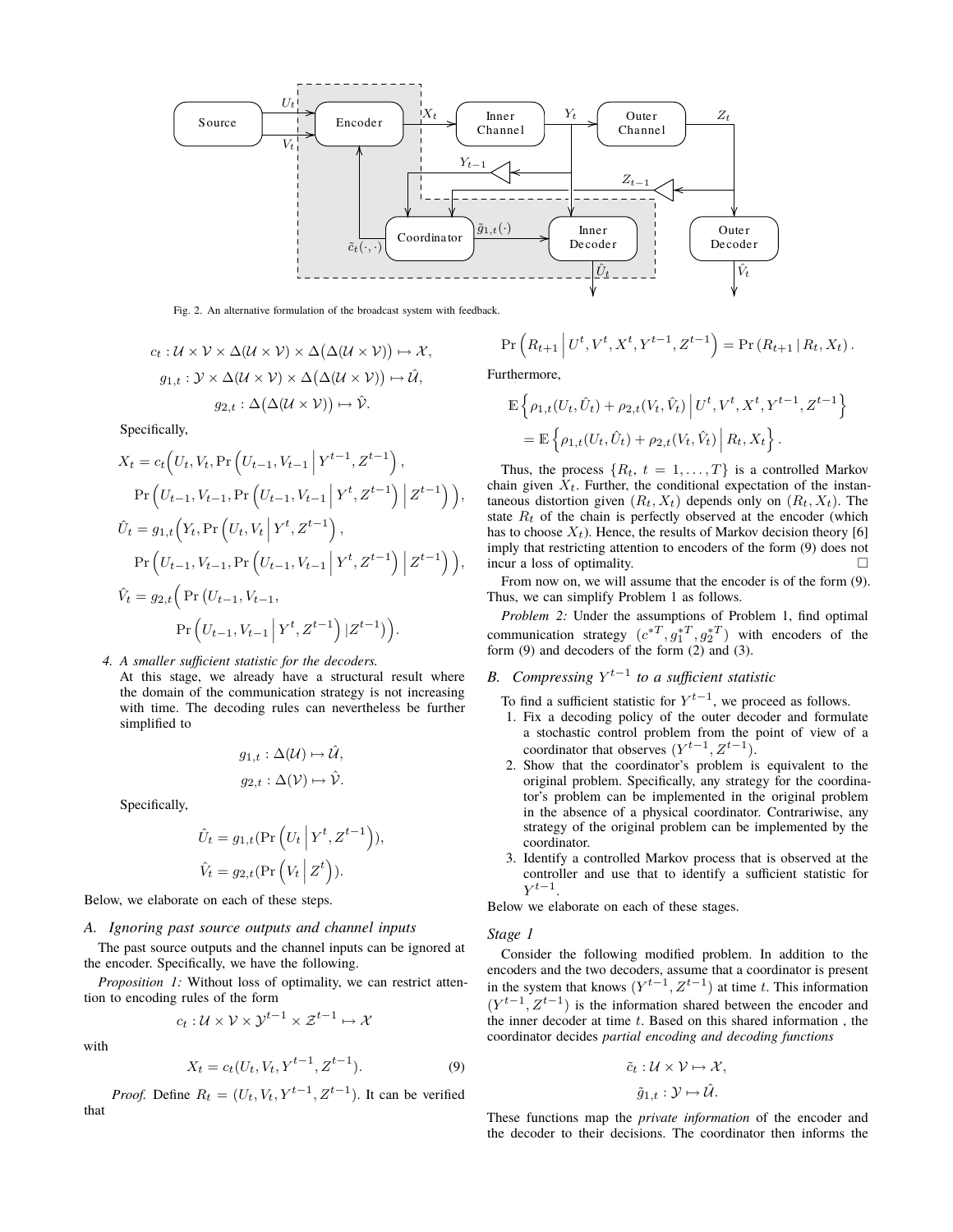encoder and the inner decoder of  $\tilde{c}_t$  and  $\tilde{g}_{1,t}$ . The encoder and the inner decoder use their respective partial function to choose an action as follows.

$$
X_t = \tilde{c}_t(U_t, V_t), \tag{10}
$$

$$
\hat{U}_t = \tilde{g}_{1,t}(Y_t). \tag{11}
$$

The dynamics of the source and the channel along with the operation of the outer decoder are the same as in the original problem (Problem 2). At the next time step, the coordinator observes  $(Y_t, Z_t)$  and selects the partial functions  $(\tilde{c}_{t+1}, \tilde{g}_{1,t+1})$ . The system proceeds sequentially in this manner until horizon *T*. The block diagram of the system is shown in Figure 2.

In the above formulation, there are two decision makers: the coordinator and the outer decoder. The encoder and the inner decoder simply carry out the computations prescribed in (10) and (11). At time *t*, the coordinator knows the shared information  $(Y^{t-1}, Z^{t-1})$  and all the past partial functions  $(\tilde{c}^{t-1}, \tilde{g}_1^{t-1})$ . The coordinator's decision rule  $\tilde{\phi}_t$  maps this information to its decisions, that is,

$$
(\tilde{c}_t, \tilde{g}_{1,t}) = \tilde{\phi}_t(Y^{t-1}, Z^{t-1}, \tilde{c}^{t-1}, \tilde{g}_1^{t-1}).
$$
\n(12)

The choice of  $\tilde{\phi}^T$  is called a coordination strategy. The expected total distortion of a strategy  $(\tilde{\phi}^T, g_2^T)$  is given by

$$
\tilde{J}(\tilde{\phi}^T, g_2^T) = \mathbb{E}^{(\tilde{\phi}^T, g_2^T)} \left\{ \sum_{t=1}^T \left[ \rho_{1,t}(U_t, \hat{U}_t) + \rho_{2,t}(V_t, \hat{V}_t) \right] \right\}.
$$
\n(13)

We are interested in the optimal design of the above system, which can be set up as the following optimization problem.

*Problem 3:* Under the assumptions of Problem 1, find a strategy  $(\tilde{\phi}^{*T}, g_2^{*T})$  with  $\tilde{\phi}^{*T}$  of the form (12) and  $g_{2,t}$  of the form (3) such that  $(\tilde{\phi}^{*T}, g_2^{*T})$  minimizes the expected total distortion given by (13).

## *Stage 2*

Now we show that Problem 3 is equivalent to Problem 2. Specifically, we show that any strategy  $(c^T, g_1^T, g_2^T)$  for Problem 2 can be implemented by the coordinator in Problem 3 and any strategy  $(\tilde{\phi}^T, g_2^T)$  for Problem 3 can be implemented by the encoder and the decoders in Problem 2.

Any strategy  $(c^T, g_1^T, g_2^T)$  in Problem 2 can be implemented in Problem 3 as follows. Keep the outer decoding strategy  $g_2^T$  as is. At time *t*, the coordinator selects partial functions  $(\tilde{c}_t, \tilde{g}_{1,t})$  using the shared information  $(y^{t-1}, z^{t-1})$  as follows. Let

$$
(\tilde{c}_t, \tilde{g}_{1,t}) = \tilde{\phi}_t(y^{t-1}, z^{t-1})
$$
 (14a)

where  $\tilde{\phi}_t$  is chosen such that

$$
\tilde{c}_t(u_t, v_t) = c_t(u_t, v_t, y^{t-1}, z^{t-1}),
$$
\n(14b)

$$
\tilde{g}_{1,t}(y_t) = g_{1,t}(y_t, y^{t-1}, z^{t-1}).
$$
\n(14c)

Now consider Problems 2 and 3. Use strategy  $(c^T, g_1^T, g_2^T)$ in Problem 2 and strategy  $(\tilde{\phi}^T, g_2^T)$  in Problem 3 where  $\tilde{\phi}^T$  is given by (14). Consider a specific realization of the source output  $\{(U_t, V_t), t = 1, \ldots, T\}$  and the channel noise  $\{(N_{1,t}, N_{2,t})\}$  $t = 1, \ldots, T$ }. The choice of  $\tilde{\phi}^T$  according to (14) implies that the channel inputs  $\{X_t, t = 1, \ldots, T\}$ , the channel outputs  $\{(Y_t, Z_t),$  $t = 1, \ldots, T$ , and the reconstructions  $\{(\hat{U}_t, \hat{V}_t), t = 1, \ldots, T\}$ are identical in Problems 2 and 3. Thus, any strategy  $(c^T, g_1^T, g_2^T)$ in Problem 2 can be implemented by the coordinator in Problem 3 by using a coordination strategy given by (14). Furthermore, the total expected distortion in both cases is identical.

By a similar argument, any strategy  $(\tilde{\phi}^T, g_2^T)$  for Problem 3 can be implemented in Problem 2 as follows. Keep the outer decoding strategy as is. At time *t*,

$$
(\tilde{c}_t, \tilde{g}_{1,t}) = \tilde{\phi}_t(y^{t-1}, z^{t-1}, \tilde{c}^{t-1}, \tilde{g}_1^{t-1}).
$$

By recursively substituting the values of  $\tilde{c}^{t-1}$  and  $\tilde{g}_1^{t-1}$ , we can write this as

$$
(\tilde{c}_t, \tilde{g}_{1,t}) = \tilde{\phi}_t(y^{t-1}, z^{t-1}, \phi_{t-1}(y^{t-2}, z^{t-2}, \dots, \phi_1))
$$
  
=:  $F_t(\tilde{\phi}^t, y^{t-1}, z^{t-1}).$  (15a)

Let  $F_{1,t}(\cdot)$  and  $F_{2,t}(\cdot)$  denote the first and second components of  $F_t(\cdot)$ , i.e.,

$$
\tilde{c}_t = F_{1,t}(\tilde{\phi}^t, y^{t-1}, z^{t-1}),
$$
  

$$
\tilde{g}_{1,t} = F_{2,t}(\tilde{\phi}^t, y^{t-1}, z^{t-1}).
$$

Then, use the following encoding and inner decoding strategy in Problem 2:

$$
c_t(u_t, v_t, y^{t-1}, z^{t-1}) = F_{1,t}(\tilde{\phi}^t, y^{t-1}, z^{t-1})(u_t, v_t), \text{ (15b)}
$$

$$
g_{1,t}(y^t, z^{t-1}) = F_{2,t}(\tilde{\phi}^t, y^{t-1}, z^{t-1})(y_t). \tag{15c}
$$

Now consider Problems 3 and 2. Use strategy  $(\tilde{\phi}^T, g_2^T)$  in Problem 3 and strategy  $(c^T, g_1^T, g_2^T)$  in Problem 2 where  $(c^T, g_1^T)$ is given by (15). Consider a specific realization of the source output  $\{(U_t, V_t), t = 1, \ldots, T\}$  and the channel noise  $\{(N_{1,t}, N_{2,t}), t = 1, \ldots, T\}$  $1, \ldots, T$ }. The choice of  $(c^T, g_1^T)$  according to (15) implies that the channel inputs  $\{X_t, t = 1, \ldots, T\}$ , the channel outputs  $\{(Y_t, Z_t),$  $t = 1, \ldots, T$ , and the reconstructions  $\{(\hat{U}_t, \hat{V}_t), t = 1, \ldots, T\}$ are identical in Problems 3 and 2. Thus, any strategy  $(\tilde{\phi}^T, g_2^T)$  in Problem 3 can be implemented by the encoder and decoders in Problem 2 by using a strategy given by (15). Furthermore, the total expected distortion in both cases is identical.

The above arguments show that Problems 2 and 3 are equivalent. We now identify a sufficient statistic for compressing  $Y^{t-1}$  in Problem 3.

*Stage 3*

*Definition 1:* For any choice of  $\tilde{c}^T$ , define

We first define the following.

$$
\Xi_t(Y^t, Z^t; \tilde{c}^t) := \operatorname{Pr}^{\tilde{c}^t} \left( U_t, V_t \, \middle| \, Y^t, Z^t \right). \tag{16}
$$

For any choice of  $\tilde{c}^t$ , the channel outputs  $(Y^t, Z^t)$  are random variables (measurable on the probability space on which the source outputs and the channel noise are defined). Given a realization  $(y^t, z^t)$  of  $(Y^t, Z^t)$ , the realization  $\xi_t$  of  $\Xi_t$  is a conditional probability on  $(U_t, V_t)$  given  $(y^t, z^t)$ . On the other hand, when  $(Y^t, Z^t)$  are random variables,  $\Xi_t$  is a random variable taking values in  $\Delta(\mathcal{U} \times \mathcal{V})$ . Moreover,  $\Xi_t$  is related to  $\Xi_{t-1}$  as follows.

*Proposition 2:* Fix arbitrary partial encoding functions  $\tilde{c}^T$ . Then, the update of  $\Xi_t$  is given by

$$
\xi_t(y^t, z^t; \tilde{c}^t) = f_1(\xi_{t-1}(y^{t-1}, z^{t-1}; \tilde{c}^{t-1}), y_t, z_t, \tilde{c}_t)
$$
(17)

where  $f_1(\cdot)$  is given by

$$
f_1(\xi, y, z, \hat{c})(u, v) = \sum_{(u', v') \in U \times V} P_{UV}(u, v|u', v')
$$
  
 
$$
\times \frac{Q_{Z|Y}(z|y)Q_{Y|X}(y|\tilde{c}(u', v'))\xi(u', v')}{\sum_{(y', z') \in Y \times Z} Q_{Z|Y}(z'|y')Q_{Y|X}(y'|\tilde{c}(u', v'))\xi(u', v')}.
$$

*Proof.* This is a direct consequence of Definition 1 and Bayes's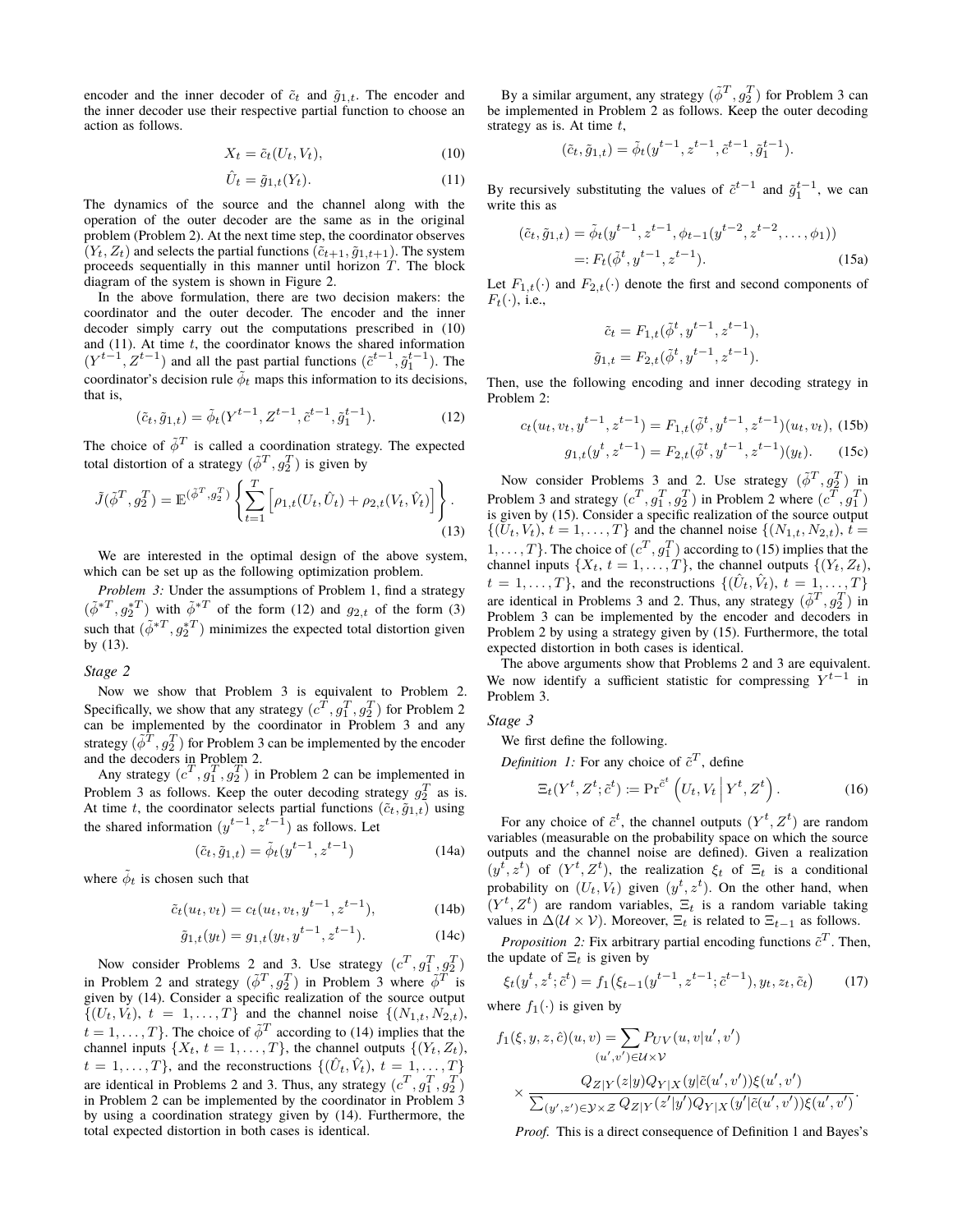

Fig. 3. The broadcast system with simplified encoder and inner decoder.

rule.

 $\Xi_{t-1}$  is a sufficient statistic for  $Y^{t-1}$  in Problem 3. In particular, we have the following result.

*Proposition 3:* Arbitrarily fix the outer decoding strategy  $g_2^T$ . Then, in Problem 3, without loss of optimality we can restrict attention to a coordination strategy of the form

 $\tilde{\phi}_t : \Delta(\mathcal{U} \times \mathcal{V}) \times \mathcal{Z}^{t-1} \mapsto ((\mathcal{U} \times \mathcal{V} \mapsto \mathcal{X}), (\mathcal{Y} \mapsto \hat{\mathcal{U}}))$ 

with

$$
(\tilde{c}_t, \tilde{g}_{1,t}) = \tilde{\phi}_t(\Xi_{t-1}, \underline{Z}^{t-1}). \tag{18}
$$

Since Problems 2 and 3 are equivalent, the above implies that in Problem 2, without loss of optimality we can restrict attention to encoding and inner decoding strategies of the form

$$
c_t: \mathcal{U} \times \mathcal{V} \times \Delta(\mathcal{U} \times \mathcal{V}) \times \mathcal{Z}^{t-1} \mapsto \mathcal{X},
$$
  

$$
g_{1,t}: \mathcal{Y} \times \Delta(\mathcal{U} \times \mathcal{V}) \times \mathcal{Z}^{t-1} \mapsto \hat{\mathcal{U}}.
$$

with

$$
X_t = c_t(U_t, V_t, \Xi_{t-1}, Z^{t-1}),
$$
\n(19)

$$
\hat{U}_t = g_{1,t}(Y_t, \Xi_{t-1}, Z^{t-1}).
$$
\n(20)

*Proof.* Define  $R_t = (\Xi_{t-1}, Z^{t-1})$ . It can be verified that

$$
\Pr\left(R_{t+1} \mid R^t; \tilde{c}^t\right) = \Pr\left(R_{t+1} \mid R_t; \tilde{c}_t\right).
$$

Furthermore,

$$
\mathbb{E}\left\{\rho_{2,t-1}(V_{t-1},\hat{V}_{t-1}) + \rho_{1,t}(U_t,\hat{U}_t) \middle| R^t; \tilde{c}^t, \tilde{g}_1^t, g_2^t \right\}
$$
\n
$$
= \mathbb{E}\left\{\rho_{2,t-1}(V_{t-1},\hat{V}_{t-1}) + \rho_{1,t}(U_t,\hat{U}_t) \middle| R_t; \tilde{c}_t, \tilde{g}_{1,t}, g_{2,t} \right\}
$$

As the outer decoder policy  $g_2^T$  is fixed, the expected instantaneous cost only depends on  $(R_t, \tilde{c}_t, \tilde{g}_{1,t})$ . The state  $R_t$  of the process is perfectly observed at the coordinator. Hence, the results of Markov decision theory [6] imply that restricting attention to coordinator strategies of the form (18) does not incur a loss of optimality.  $\square$ 

From now on, we will assume that the encoder and the inner decoder are of the form (19) and (20). Thus, the broadcast system can be viewed as shown in Figure 3. The system has a *inner stategenerator*, which carries out the computations prescribed in (17). At time *t*, the state-generator computes  $\Xi_{t-1}$  and communicates it to the encoder and the inner decoder. The encoder and the inner decoder use  $\Xi_{t-1}$  along with their private information,  $(U_t, V_t, Z^{t-1})$ 

and (*Yt, Zt*−<sup>1</sup> ), respectively, to implement communication strategy of the form (19) and (20). Thus, we can simplify Problem 2 as follows.

*Problem 4:* Under the assumptions of Problem 1, find optimal communication strategy  $(c^{*T}, g_1^{*T}, g_2^{*T})$  with encoder of the form (19), inner decoder of the form (20) and outer decoder of the form (3).

# *C. Compressing Z t*−1 *to a sufficient statistic*

To find a sufficient statistic for  $Z^{t-1}$ , we follow the three stage approach that we followed to find a sufficient statistic for  $Y^{t-1}$ . These stages are

- 1. Formulate a stochastic control problem from the point of a coordinator that observes *Z t*−1 .
- 2. Show that the coordinator's problem is equivalent to the original problem. Specifically, any strategy for the coordinator's problem can be implemented in the original problem and vice versa.
- 3. Identify a controlled Markov process that is observed at the controller and use that to identify a sufficient statistic for  $Z^{t-1}$ .

Below we elaborate on each of these stages.

*Stage 1*

This stage is similar to stage 1 for compressing  $(Y^{t-1}, Z^{t-1})$ . We consider a modified problem with a coordinator that observes  $Z^{t-1}$ . This information  $Z^{t-1}$  is the common shared information between the encoder and the two decoders. Based on this information, the coordinator decides action  $\hat{V}_{t-1}$  and the partial functions

$$
\hat{c}_t: \mathcal{U} \times \mathcal{V} \times \Delta(\mathcal{U} \times \mathcal{V}) \mapsto \mathcal{X},
$$
  

$$
\hat{g}_{1,t}: \mathcal{Y} \times \Delta(\mathcal{U} \times \mathcal{V}) \mapsto \hat{\mathcal{U}}.
$$

These functions map the private information of the encoder and the inner decoder to their decisions. The coordinator then informs the encoder and the decoders of  $\hat{V}_{t-1}$ ,  $\hat{c}_t$ , and  $\hat{g}_{1,t}$ . The outer decoder uses  $\hat{V}_{t-1}$  as its estimate; the encoder and the inner decoder use their respective partial functions to choose an action as follows

$$
X_t = \hat{c}_t(U_t, V_t, \xi_{t-1}),\tag{21}
$$

$$
\hat{U}_t = \hat{g}_{1,t}(Y_t, \xi_{t-1}).\tag{22}
$$

The source and the channel dynamics are the same as in the original problem. At the next time step, the coordinator observes  $Z_t$  and selects action  $\hat{V}_t$  and partial functions  $(\hat{c}_{t+1}, \hat{g}_{1,t+1})$ . The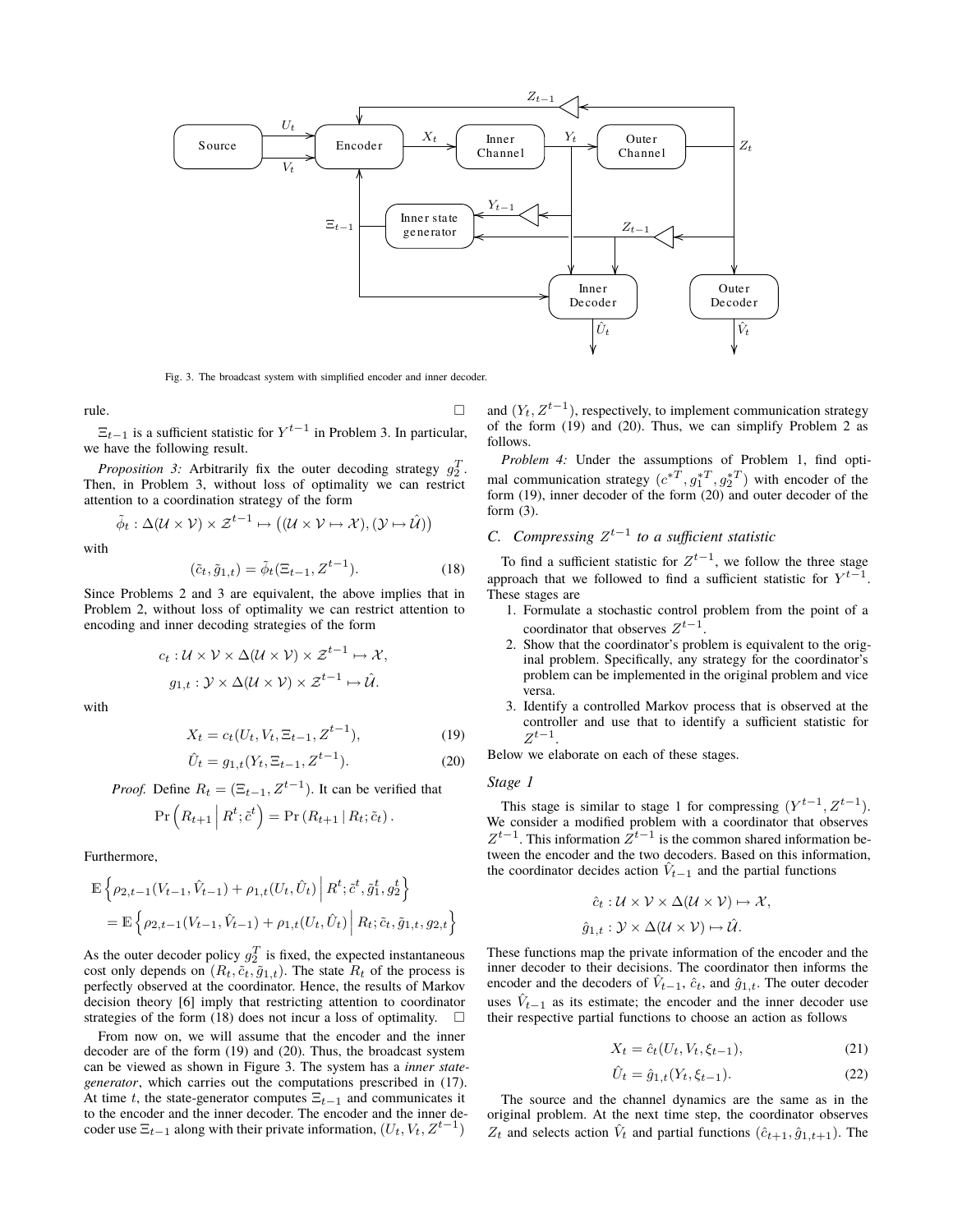

Fig. 4. Another alternate formulation of the broadcast system with feedback

system proceeds sequentially in this manner until horizon *T*. The block diagram of the system is shown in Figure 4.

In the above formulation, there is only one decision maker: the coordinator. The encoder and the decoders simply carry out the computations prescribed in (21) and (22). The coordinator's decision rule  $\hat{\phi}_t$  maps its information at time  $t$  to its decision, that is,

$$
(\hat{V}_{t-1}, \hat{c}_t, \hat{g}_{1,t}) = \hat{\phi}_t(Z^{t-1}, \hat{V}^{t-2}, \hat{c}^{t-1}, \hat{g}_1^{t-1}).
$$
 (23)

The choice of  $\hat{\phi}^T$  is called a coordination strategy. The expected total distortion of a strategy  $\hat{\phi}^T$  is given by

$$
\hat{J}(\hat{\phi}^T) = \mathbb{E}^{\hat{\phi}^T} \left\{ \sum_{t=1}^T \left[ \rho_{1,t}(U_t, \hat{U}_t) + \rho_{2,t}(V_t, \hat{V}_t) \right] \right\}.
$$
 (24)

We are interested in the optimal design of the above system, which can be set up as the following optimization problem.

*Problem 5:* Under the assumptions of Problem 1, find a strategy  $\hat{\phi}^{*T}$  of the form (23) that minimizes the expected total distortion given by (24).

## *Stage 2*

By an argument similar to the argument presented in Stage 2 for compressing  $(Y^{t-1}, Z^{t-1})$ , Problem 5 is equivalent to Problem 4. Specifically, any communication strategy  $(c^T, g_1^T, g_2^T)$  for Problem 4 can be implemented by the coordinator in Problem 5 and vice versa. Thus, we can focus on deriving structural results for Problem 5.

*Stage 3*

We first define the following.

*Definition 2:* For any choice of  $\hat{c}^T$ , define

$$
\Pi_t(Z^t; \hat{c}^t) := \operatorname{Pr}^{\hat{c}^t} \left( U_t, V_t, \Xi_t \, \middle| \, Z^t \right). \tag{25}
$$

Π*t* has the same interpretation as Ξ*t* defined in Definition 1. For any choice of  $\hat{c}^T$ ,  $Z^{\bar{t}}$  is a random vector (measurable on the probability space on which the source outputs and the channel noise are defined). Given a realization  $z^t$  of  $Z^t$ , the realization  $\pi_t$  of  $\Pi_t$  is a conditional probability on  $(U_t, V_t)$  given  $z^t$ . On the other hand, when  $Z^t$  is random,  $\Pi_t$  is a random variable taking values in  $\Delta(\mathcal{U} \times \mathcal{V})$ . Furthermore,  $\Pi_t$  is related to  $\Pi_{t-1}$  as follows.

*Proposition 4:* Fix arbitrary partial encoding functions  $\hat{c}^t$ . Then

the update of  $\Pi_t$  is given by

$$
\pi_t(z^t; \hat{c}^t) = f_2(\pi_{t-1}(z^{t-1}; \hat{c}^{t-1}); z_t, \hat{c}_t)
$$
\n(26)

where

$$
f_2(\pi, z, \hat{c})(u, v, \xi) = \sum_{(u', v') \in \mathcal{U} \times \mathcal{V}} P_{UV}(u, v | u', v')
$$

$$
\times \frac{\int_{\mathcal{U} \times \mathcal{V}} \sum_{y' \in \hat{\mathcal{Y}}(\xi, \xi', z, \hat{c})} R(u', v', y', z, \xi)}{\int_{\mathcal{U} \times \mathcal{V}} \sum_{y' \in \hat{\mathcal{Y}}(\xi, \xi', z, \hat{c})} \sum_{z' \in \mathcal{Z}} R(u', v', y', z', \xi)}.
$$

with

$$
R(u,v,y,z,\xi)=Q_{Z|Y}(z|y)Q_{Y|X}(y|\hat{c}(u,v))\xi(u,v)
$$

and  $\hat{\mathcal{Y}}(\xi, \xi', z, \hat{c}) := \{ y \in \mathcal{Y} : \xi = f_2(\xi', y, z, \hat{c}) \}.$ 

*Proof.* This is a direct consequence of Definition 2 and Bayes's  $rule.$   $\Box$ 

 $\Pi_{t-1}$  is a sufficient statistic for  $Z^{t-1}$  in Problem 5. In particular, we have the following result.

*Proposition 5:* In Problem 5, without loss of optimality we can restrict attention to a coordination strategy of the form

$$
\hat{\phi}_t : \Delta(\mathcal{U} \times \mathcal{V} \times \Delta(\mathcal{U} \times \mathcal{V}))
$$
  
\n
$$
\mapsto (\hat{\mathcal{V}}, (\mathcal{U} \times \mathcal{V} \times \Delta(\mathcal{U} \times \mathcal{V}) \mapsto \mathcal{X}), (\mathcal{Y} \times \Delta(\mathcal{U} \times \mathcal{V}) \mapsto \hat{\mathcal{U}}))
$$

with

$$
(\hat{V}_{t-1}, \hat{c}_t, \hat{g}_{1,t}) = \hat{\phi}_t(\Pi_{t-1}).
$$
\n(27)

Since Problems 4 and 5 are equivalent, the above implies that in Problem 4, without loss of optimality, we can restrict attention to communication strategies of the form

$$
c_t: U \times V \times \Delta(U \times V) \times \Delta(\Delta(U \times V)) \mapsto \mathcal{X},
$$
  
\n
$$
g_{1,t}: V \times \Delta(U \times V) \times \Delta(\Delta(U \times V)) \mapsto \hat{U},
$$
  
\n
$$
g_{2,t}: \Delta(\Delta(U \times V)) \mapsto \hat{V}.
$$

with

$$
X_t = c_t(U_t, V_t, \Xi_{t-1}, \Pi_{t-1}),
$$
\n(28)

$$
\hat{U}_t = g_{1,t}(Y_t, \Xi_{t-1}, \Pi_{t-1}),\tag{29}
$$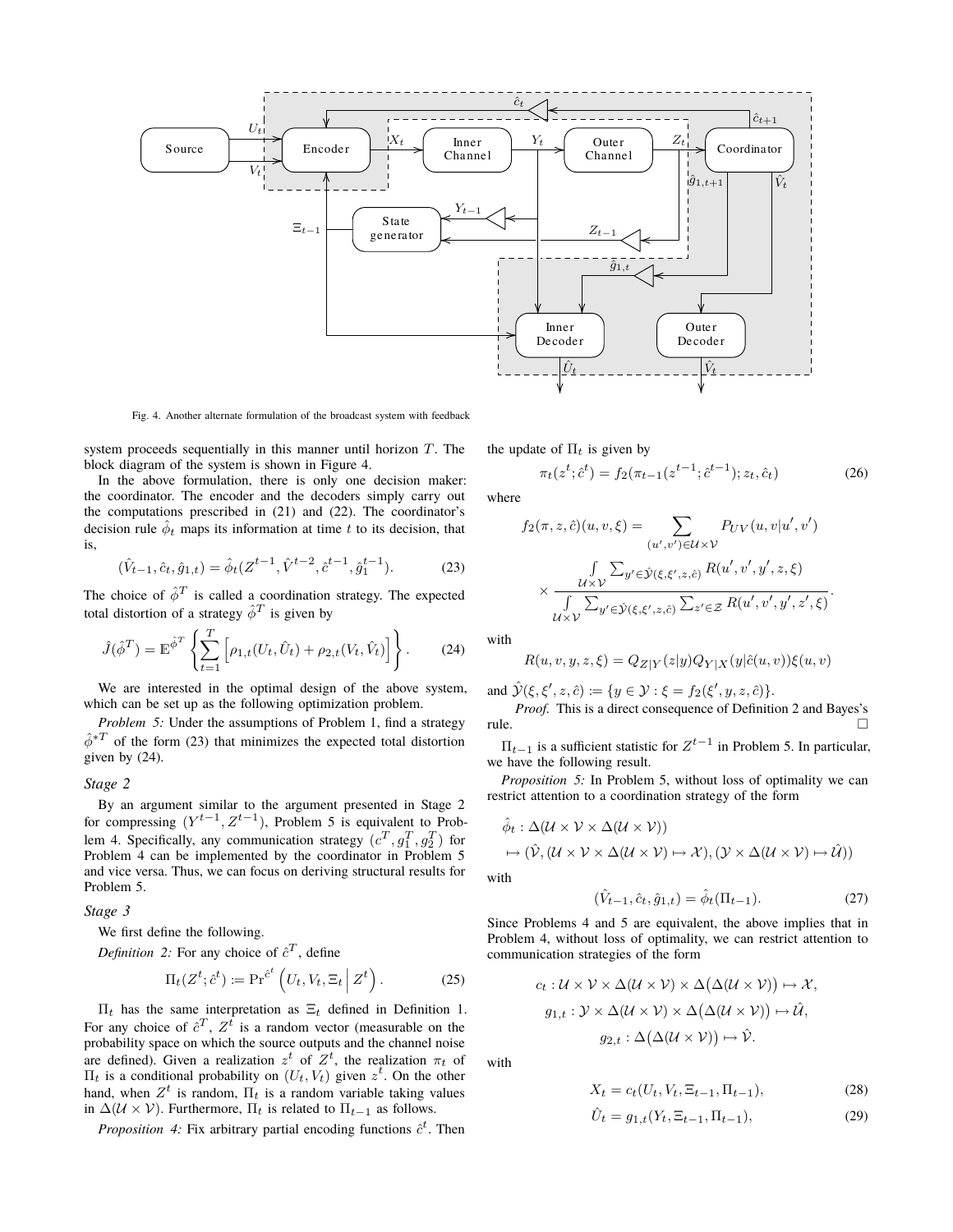

Fig. 5. The broadcast system with simplified encoder and inner decoder and outer decoder.

$$
\hat{V}_t = g_{2,t}(\Pi_t). \tag{30}
$$

*Proof.* It can be verified that

$$
\Pr\left(\Pi_t \middle| \Pi^{t-1}; \hat{c}^t, \hat{g}_1^t, \hat{g}_2^t\right) = \Pr\left(\Pi_t \middle| \Pi_{t-1}; \hat{c}_t\right).
$$

Furthermore,

$$
\mathbb{E}\left\{\rho_{1,t}(U_t, \hat{U}_t) + \rho_{2,t}(V_t, \hat{V}_t) \middle| \Pi^{t-1}; \hat{c}^t, \hat{g}_1^t, \hat{g}_2^t\right\}
$$
\n
$$
= \mathbb{E}\left\{\rho_{1,t}(U_t, \hat{U}_t) + \rho_{2,t}(V_t, \hat{V}_t) \middle| \Pi_{t-1}; \hat{c}_t, \hat{g}_{1,t}, \hat{g}_{2,t}\right\}
$$

Thus, the expected instantaneous cost only depends on  $(\Pi_{t-1},$  $\hat{c}_t$ *,*  $\hat{g}_{1,t}$ *,*  $\hat{g}_{2,t}$ *)*. Moreover, the state  $\Pi_{t-1}$  is perfectly observed at the coordinator. Hence, the results of Markov decision theory [6] imply that restricting attention to coordinator strategies of the form (27) does not incur a loss of optimality.

From now on, we will assume that the encoder and the decoders are of the form (28), (29), and (30). Thus, the broadcast system can be viewed as shown in Figure 5. The system has a *outer stategenerator*, which carries out the computations prescribed in (26). At time *t*, the state generator computes  $\Pi_t$ .  $\Pi_t$  is immediately communicated to the outer decoder, and it is communicated with a unit delay to the encoder and the inner decoder. The encoder and the decoders use  $\Pi_t$  along with their private information to implement communication strategy of the form (28), (29) and (30).

## *D. A smaller sufficient statistic for the decoders*

The results of Proposition 5 show that we can restrict attention to encoders and decoders that have a time-invariant domain. The decoders can be further simplified by exploiting the fact that the decoding is a filtration, i.e., the decoder's decision do not affect the future evolution of the system. For that matter, we define the following.

*Definition 3:* For any choice of  $c^T$ , define

$$
\theta_{1,t}(Y^t, Z^{t-1}; c^t) = \Pr^{c^t} (U_t | Y^t, Z^{t-1}), \quad (31)
$$

$$
\theta_{2,t}(Z^t; c^t) = \Pr^{c^t}\left(V_t \mid Z^t\right). \tag{32}
$$

For any choice of  $c^t$ ,  $(Y^t, Z^t)$  are random variables (measurable on the probability space on which the source outputs and the channel noise are defined). Given a realization of  $(y^t, z^{t-1})$ , the realization  $\theta_{1,t}$  of  $\Theta_{1,t}$  is conditional probability on  $U_t$  given  $(y^t, z^{t-1})$ . Similarly, given a realization of  $z^t$ , the realization  $\theta_{2,t}$  of  $\Theta_{2,t}$ 

is a conditional probability on  $V_t$  given  $z^t$ . On the other hand, when  $(Y^t, Z^t)$  are random variables,  $\Theta_{1,t}$  and  $\Theta_{2,t}$  are random variables taking value in  $\Delta(\mathcal{U})$  and  $\Delta(\mathcal{V})$ . Moreover,  $\Theta_{1,t}$  and  $\Theta_{2,t}$  are related to  $\Xi_{t-1}$  and  $\Pi_{t-1}$  as follows.

*Proposition 6:* Fix arbitrary encoding functions  $c^T$  of the form (28). Let  $\hat{c}_t(\cdot, \cdot) = c_t(\cdot, \cdot, \xi_{t-1}, \pi_{t-1})$ . Then,  $\Theta_{1,t}$  and  $\Theta_{2,t}$ are given by

$$
\theta_{1,t}(y^t, z^{t-1}; c^t) = h_1(\xi_{t-1}(y^{t-1}, z^{t-1}; \hat{c}^{t-1}), y_t, \hat{c}_t),
$$
 (33)  

$$
\theta_{2,t}(z^t; c^t) = h_2(\pi_t(z^t; \hat{c}^t));
$$
 (34)

where

$$
h_1(\xi, y, \hat{c})(u) = \sum_{v' \in \mathcal{V}} \frac{Q_{Y|X}(y|\hat{c}(u, v', \xi))\xi(u, v')}{\sum_{y' \in \mathcal{Y}} Q_{Y|X}(y'|\hat{c}(u, v'))\xi(u, v')},
$$

$$
h_2(\pi)(v) = \sum_{u' \in \mathcal{U}} \int_{\Delta(\mathcal{U} \times \mathcal{V})} \pi(u', v, \xi') d\xi'.
$$

*Proof.* This is a direct consequence of the definitions of  $\Theta_{1,t}$ ,  $\Theta_{2,t}$ ,  $\Xi_t$ ,  $\Pi_t$ , and Baye's rule.

 $\Theta_{1,t}$  and  $\Theta_{2,t}$  are sufficient statistics for the decoders. Specifically,

*Proposition 7:* Without loss of optimality, we can restrict attention to decoders of the form

$$
\hat{U}_t = \tau_{1,t}(\Theta_{1,t})\tag{35}
$$

$$
\hat{V}_t = \tau_{2,t}(\Theta_{2,t})\tag{36}
$$

where

$$
\tau_{1,t}(\theta_1) = \arg\min_{\hat{u}\in\hat{\mathcal{U}}} \sum_{u\in\mathcal{U}} \rho_{1,t}(u,\hat{u})\theta_1(u),
$$

and

$$
\tau_{2,t}(\theta_2) = \arg\min_{\hat{v}\in\hat{\mathcal{V}}} \sum_{v\in\mathcal{V}} \rho_{2,t}(v,\hat{v})\theta_2(v).
$$

*Proof.* For any arbitrary but fixed choice of the encoding and outer decoding rule, the choice of decoding rules is a filtration, i.e., the choice of decoded symbols does not affect the future evolution of the system. Hence, the inner and outer decoders can choose  $\hat{U}_t$  and  $\hat{V}_t$  to minimize  $\mathbb{E}\left\{\rho_{1,t}(U_t,\hat{U}_t)\Big| Y^t, Z^{t-1}\right\}$  and  $\mathbb{E}\left\{ \rho_{2,t}(V_t, \hat{V}_t) \middle| Z^t \right\}$ , respectively. Consequently, optimal decoders